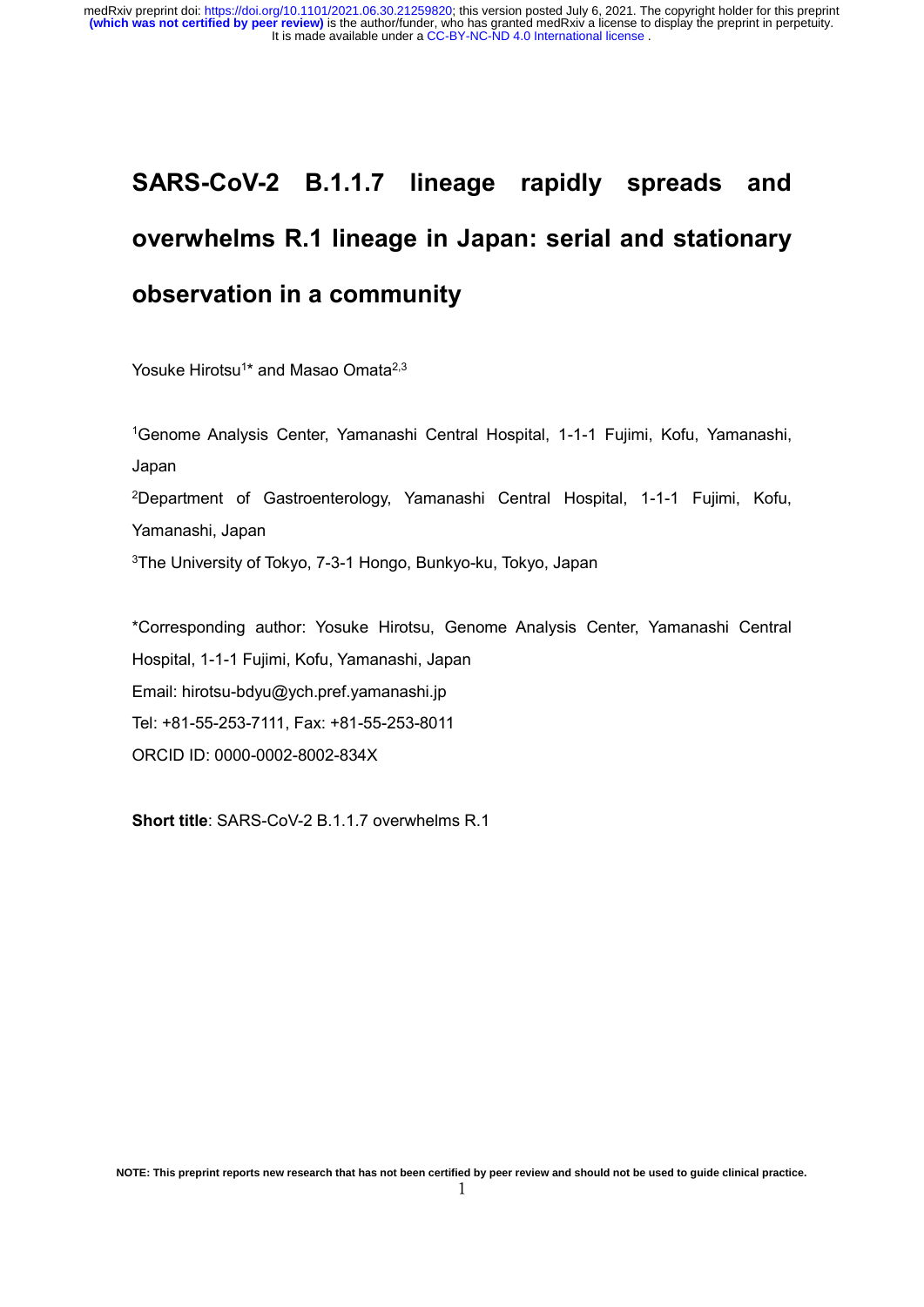# **Abstract**

# **Background**

The severe acute respiratory syndrome coronavirus 2 (SARS-CoV-2) circulates in the world and acquires mutations during evolution. To identify the new emergent variants, the surveillance of the variants of concern (VOC) and variants of interest (VOI) is ongoing. This study aimed to determine how the transition of viral lineage occurred by stationary genome analysis in Yamanashi, Japan.

## **Methods**

We performed the whole genome sequencing using SARS-CoV-2 positive samples (n=325) collected from February 2020 to the end of June 2021. The number of analyzed samples accounted for 15.4% of the total 2,109 samples identified in our community. Viral lineage was defined by the Phylogenetic Assignment of Named Global Outbreak (PANGO) lineages.

# **Results**

We identified 13 types of viral lineages including R.1, P.1, B.1.1.7 (Alpha) and B.1.617.2 (Delta) These virus lineages had distinct periods of expansion and decline. After the emerging of the R.1 lineage harboring E484K variant (designated VOI in Japan), the prevalent B.1.1.214 lineage were no longer identified. The R.1 lineages were temporarily prevalent afterwards, but the influx of B.1.1.7 lineage (designated VOC) led to a decline in R.1. Currently, B.1.1.7 has become dominant after mid-April, 2021.

# **Conclusion**

We clearly elucidated the transition and replacement of viral lineage by the community-based analysis. The virus completely replaced by more infectious lineages, therefore, it will be necessary to continue to monitor the VOC and VOI.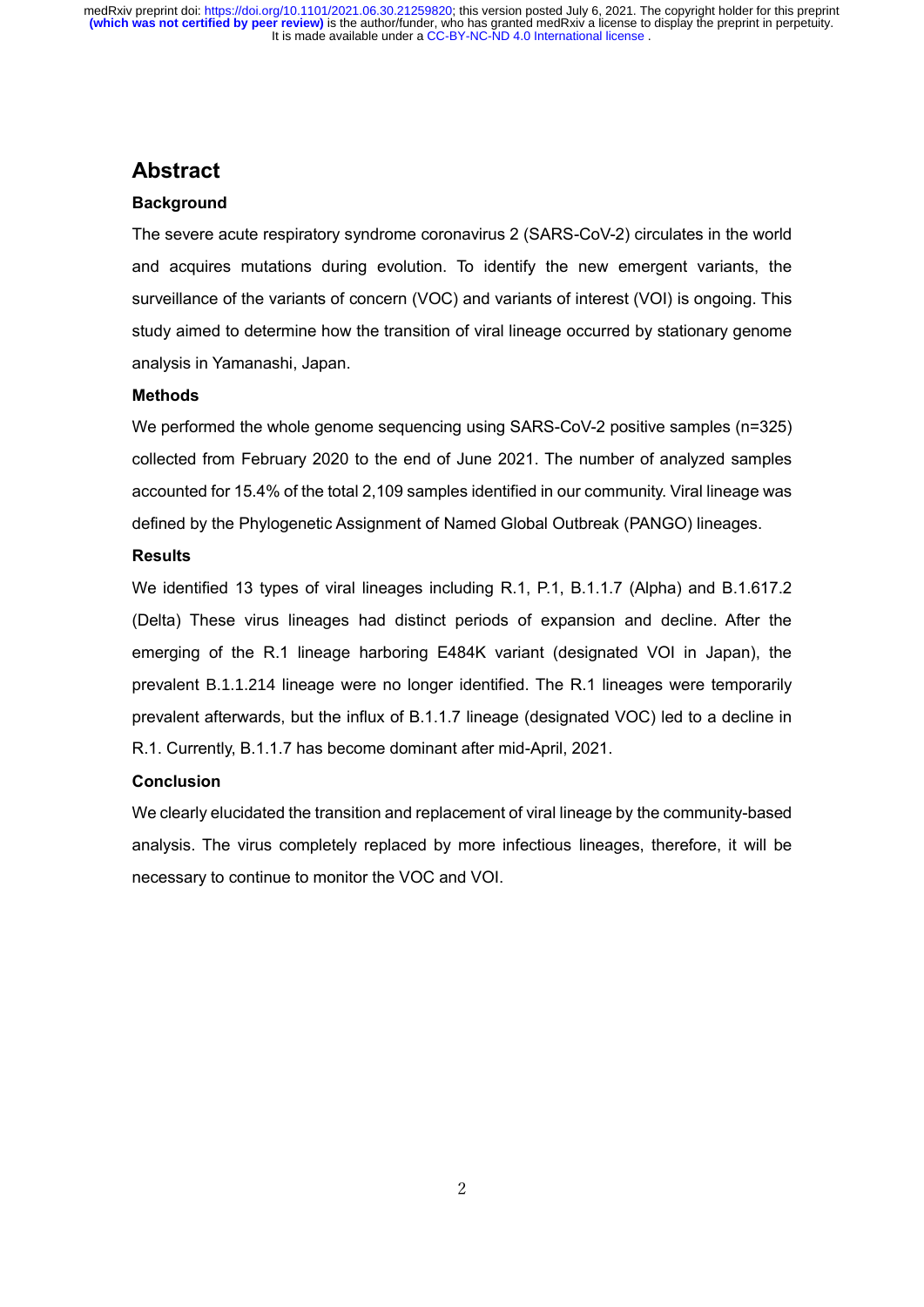# **Introduction**

The severe acute respiratory syndrome coronavirus 2 (SARS-CoV-2) is spreading worldwide and threatening human health. In countries where vaccination is widely available, the number of infected cases and deaths turned to be decreasing, giving a hope for the virus under the control. Meantime, various types of viral lineage have emerged during the virus evolution. In particular, mutations in receptor binding domain (RBD) of spike protein are of interest for possible changes in the nature of the virus. The several viral lineages have been designated as variant of concern (VOC) or variant of interest (VOI).

On May 31, 2021, World Health Organization (WHO) proposed a new designation, Alpha (B.1.1.7), Beta (B.1.351), Gamma (P.1) and Delta (B.1.617.2) as the four VOCs and Epsilon (B.1.427/B.1.429), Zeta (P.2), Eta (B.1.525), Theta (B.1.525) Lota (B.1.526), Kappa (B.1.617.1) and Lambda (C.37) as the seven VOIs [1]. The U.S. Centers for Disease Control and Prevention (CDC) [2], the European Centre for Disease Prevention and Control (ECDC) [3], the Public Health England (PHE) [4] and National Institute of Infectious Diseases (NIID) in Japan also have their own designations for VOCs and VOIs [5]. These lineages have hallmark mutations in spike protein, which was suggested to affect the transmissibility, immunity, and disease severity [6]. To prevent the spread of SARS-CoV-2, these VOCs and VOIs continue to be under surveillance in many countries.

In January 2021, we started to conduct genomic surveillance of SARS-CoV-2 [7-9]. We previously reported on the SARS-CoV-2 R.1 lineage harboring spike W152L, E484K and G769V mutations [8]. In Japan, the R.1 lineage was first registered in Global Initiative on Sharing All Influenza Data (GISAID) database in November 2020 and showed an increase around January 2021 [8, 10, 11]. Although the NIID in Japan has designated R.1 lineage as a VOC, it is not clear there are associations with increased infectivity and transmissibility [5].

The B.1.1.7 lineage was first identified in the United Kingdom at September 2020 and detected at airport quarantine in Japan at December 2020. The B.1.1.7 was reported to be highly transmissible and increase the disease severity [12, 13]. Actually, the B.1.1.7 spreads rapidly and is identified in 150 countries as of June 30, 2021 [14, 15]. Although B.1.1.7 is reported to be highly transmissible, the transition of other virus lineage in Japan has not been fully elucidated after the influx of B.1.1.7.

In this study, we conducted whole genome analysis of SARS-CoV-2 in 325 samples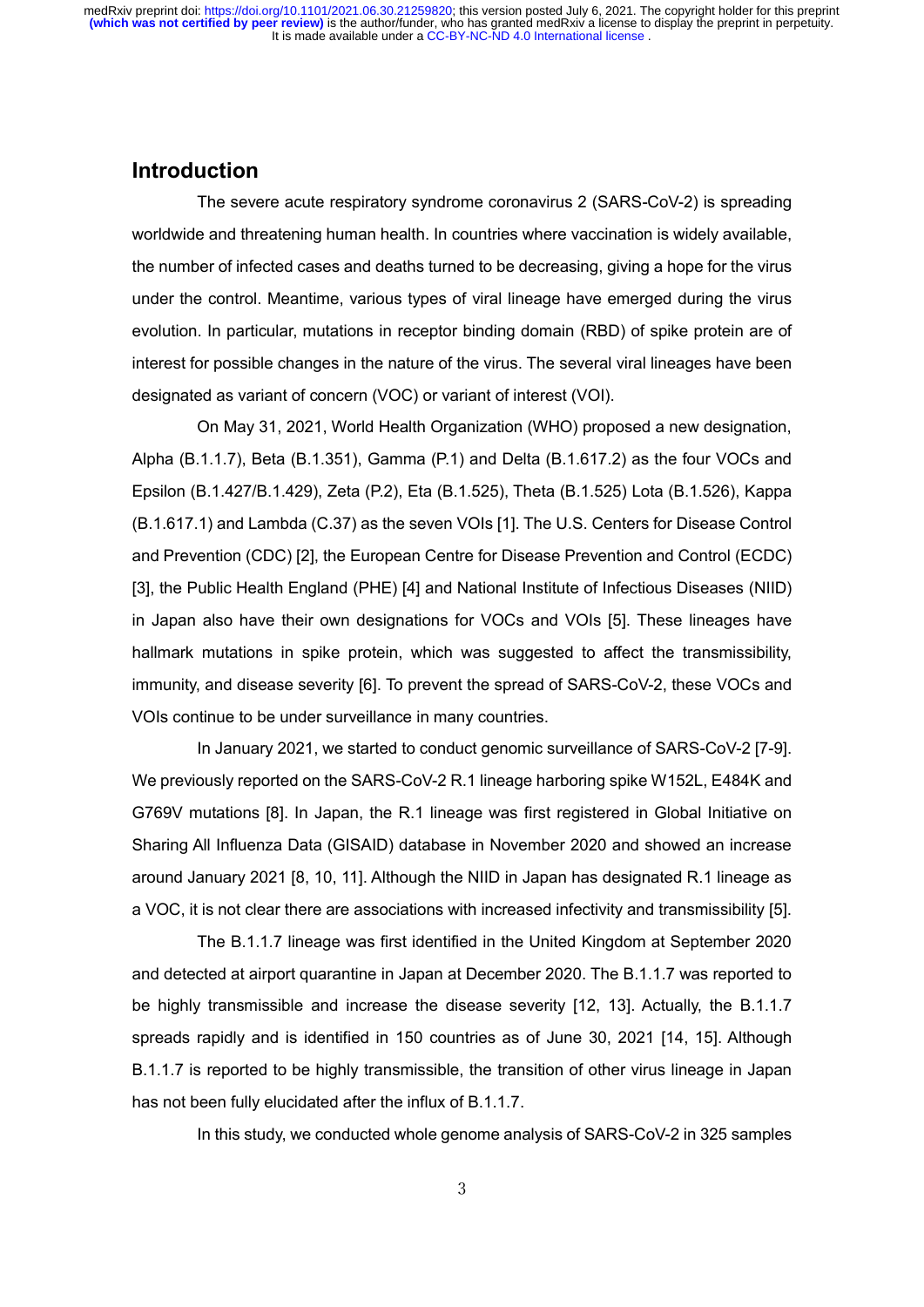collected from February 2020 to June 2021 in Kofu, Japan. The lineages other than VOC and VOI were observed until mid-January 2021, afterward, the R.1 lineage was dominant. However, the subsequent influx of B.1.1.7 increased rapidly, suggesting a rapid replacement of R.1 with B.1.1.7. We elucidated that the two major lineages have different infectivity based on genomic surveillance.

# **Materials and Methods**

#### *Ethics statement*

The Institutional Review Board of the Clinical Research and Genome Research Committee at Yamanashi Central Hospital approved this study and the use of an opt-out consent method (Approval No. C2019-30). The requirement for written informed consent was waived owing to it being an observational study and the urgent need to collect COVID-19 data.

## *Nucleic acid extraction*

Nasopharyngeal swab samples were collected by using cotton swabs and placed in 3 ml of viral transport media (VTM) purchased from Copan Diagnostics (Murrieta, CA, United States). We used 200 µl of VTM for nucleic acid extraction, performed within 2 h of sample collection. Total nucleic acid was isolated using the MagMAX Viral/Pathogen Nucleic Acid Isolation Kit (Thermo Fisher Scientific; Waltham, MA, United States) as previously described [16].

#### *Screening of spike protein mutation with TaqMan assay*

To detect hallmark mutations found in VOC and VOI, we performed allelic discrimination analysis with a TaqMan assay. We also used a TaqMan SARS-CoV-2 Mutation Panel for detecting spike 69-70 deletion, N501Y and E484K (Thermo Fisher Scientific). We also designed a Custom TaqMan assay (Thermo Fisher Scientific) for detecting SARS-CoV-2 spike protein with the W152L and G769V mutations as previously described [8]. TaqPath 1- Step RT-qPCR Master Mix CG was used as the master mix. The TaqMan Minor Groove Binder probes for the wild-type and variant alleles were labelled with VIC dye and FAM dye fluorescence, respectively.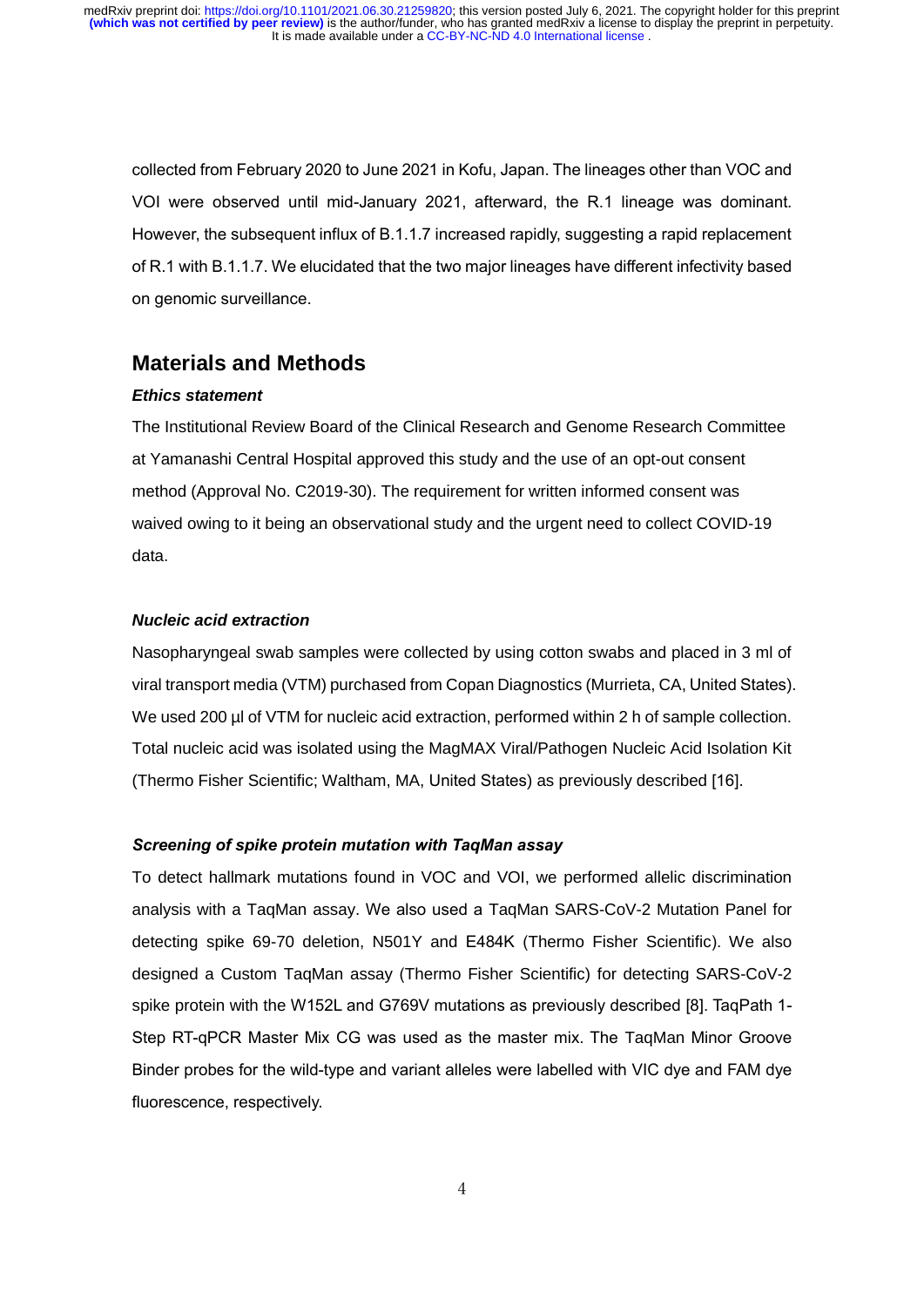#### *Whole-genome sequencing*

We studied a total of 335 patients who were infected with SARS-CoV-2 determined by realtime quantitative PCR and/or quantitative antigen test from February 15, 2020 to June 30, 2021 [16-19]. We subjected all these samples to whole genome analysis and successfully obtained 325 sequence data, except for 10 samples with very low viral load.

SARS-CoV-2 genomic RNA was reverse transcribed into cDNA and amplified by using the Ion AmpliSeq SARS-CoV-2 Research Panel (Thermo Fisher Scientific) on the Ion Torrent Genexus System in accordance with the manufacturer's instructions [8, 9]. Sequencing reads were processed, and their quality was assessed by using Genexus Software with SARS-CoV-2 plugins. The sequencing reads were mapped and aligned by using the torrent mapping alignment program. After initial mapping, a variant call was performed by using the Torrent Variant Caller. The COVID19AnnotateSnpEff plugin was used for the annotation of variants. Assembly was performed with the Iterative Refinement Meta-Assembler [20].

#### *Clade and lineage classification*

The viral clade and lineage classifications were conducted by using Nextstrain [14], and Phylogenetic Assignment of Named Global Outbreak (PANGO) Lineages [21]. The sequences data was deposited in the Global Initiative on Sharing Avian Influenza Data (GISAID) EpiCoV database [22].

# **Results**

From February 2020 to the end of June 2021, we collected 335 SARS-CoV-2 positive samples determined by RT-qPCR and/or quantitative antigen tests [16-19]. We subjected these samples to the whole genome analysis and TaqMan mutation screening assay. As a result, sequencing analysis could successfully determine viral sequence from 325 individuals, excluding 10 individuals due to the very low viral load. As of June 30, this represented 15.4% of the 2,109 infected individuals identified in our district.

To characterize the viral lineage, the yielded sequence data were analyzed by PANGO lineage [15, 21]. The result showed the 325 samples were classified into 13 types of lineage (B, B.1, B.1.1, B.1.149, B.1.1.284, B.1.1.214, B.1.411, B.1.346, R.1, P.1, B.1.1.220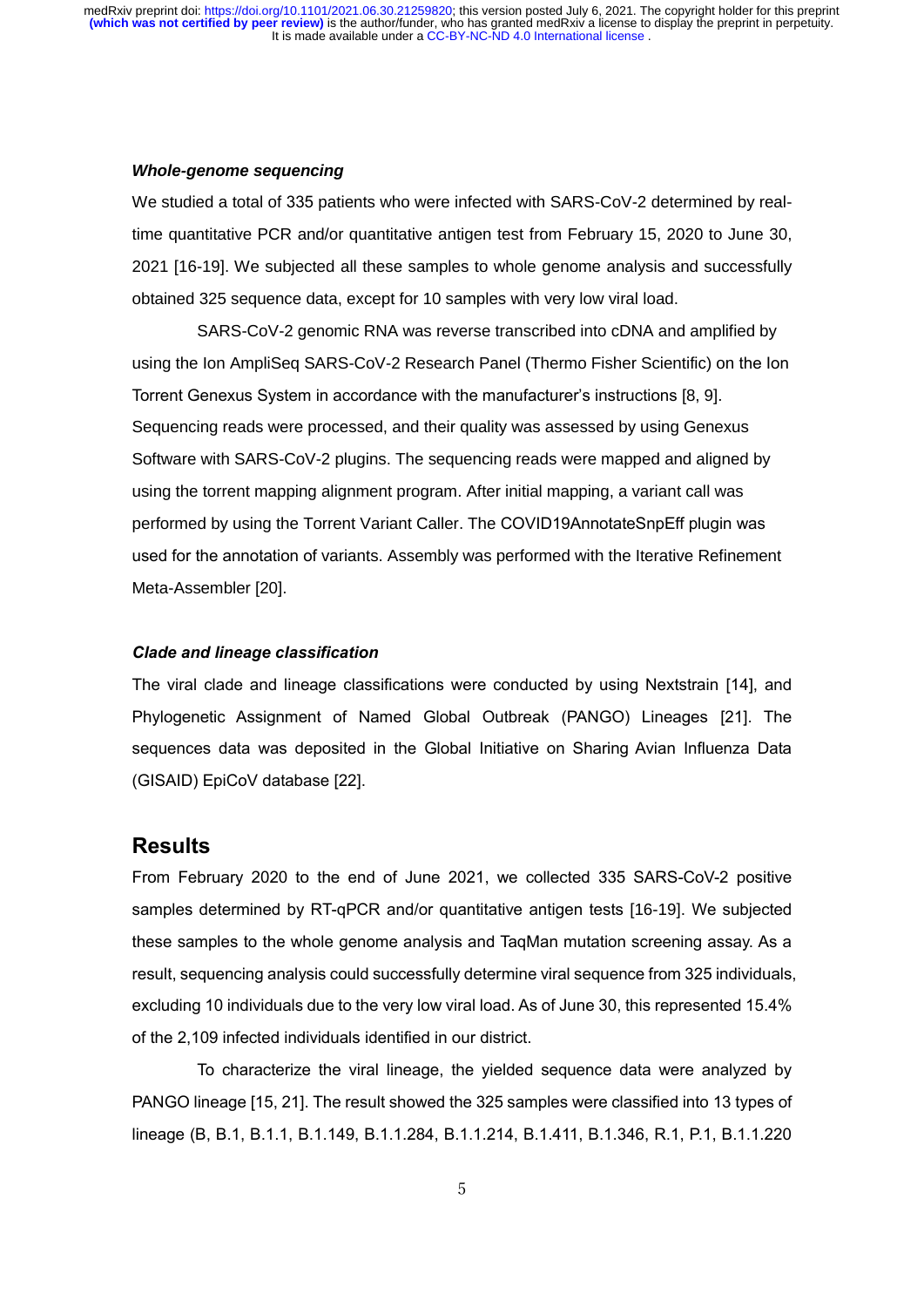#### B.1.1.7 and B.1.617.2) (Table 1).

During the first wave (March to May 2020) in Japan, the B.1 and B.1.1 lineages with spike D614G mutation were predominant [23]. At the second (from July to September 2020) and third waves (from October 2020 to February 2021), the B.1.1.214 (a total of 96 samples) and B.1.1.284 (20 samples) lineages were prevailed. Almost of the B.1.1.214 and B.1.1.284 lineages were identified only in Japan and did not spread to other countries [24].

Afterward, several types of VOC or VOI were identified in our district (Figure 1 and Table 1). The R.1 was first detected in January 2021 and a total of 20 were identified so far (Table 1). Although P.1 was detected in a patient at February 2021 (Figure 1) [9], there was no further spread of P.1 thereafter, suggesting early containment was successful. In the early part of the fourth wave (March to mid-April, 2021), the R.1 and B.1.1.7 lineages coexisted, but after the late part of the fourth wave (after mid-April, 2021), B.1.1.7 became dominant (Figure 1). The first case of B.1.617.2 was found in our community in June, but no further spread of the infection has occurred at this point. The results show that the once potentially dominant R.1 lineage declined rapidly along with the influx of B.1.1.7 lineage.

# **Discussion**

The B.1.1.7 has N501Y mutation in RBD of spike protein, binds to the angiotensin-converting enzyme 2 with high affinity and acquires a high transmission rate [25]. This study revealed that the B.1.1.7 rather than the R.1 expanded in Japan during the April to June, 2021. These two lineages were mixed temporally from March to mid-April, 2021, but eventually B.1.1.7 became dominant. Our epidemiological analysis clearly showed the R.1 and B.1.1.7 competed in a community with human migration and that the higher propagating B.1.1.7 lineage survived.

SARS-CoV-2 R.1 lineage emerged rapidly in Japan in January and February 2021 (Figure 1). The R.1 carries the W152L N-terminal domain and E484K in receptor binding domain [8], which have been shown to be of concern for immune escape [26], while there are no reports on its transmission potential. Of note, the fact that the B.1.1.214 lineage was replaced by the R.1 lineage suggests that R.1 possibly has higher transmissibility. This situation is observed by the data of genomic epidemiological study throughout Japanese dataset and in Tokyo [10, 11, 27], indicating current study shows that the situation is not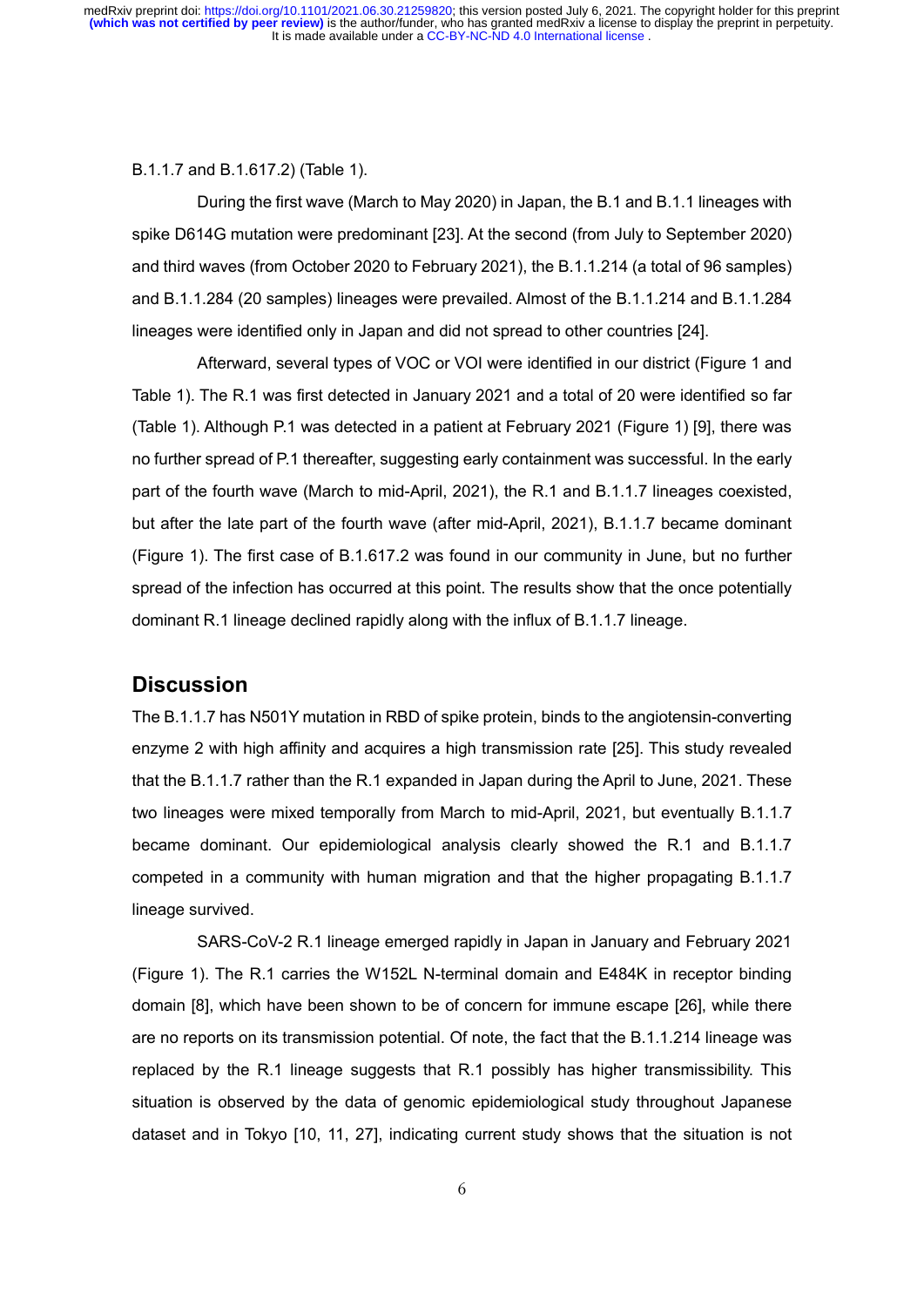limited to one district.

Recent study showed the relative instantaneous reproduction numbers of the R.1, B.1.1.7, and B.1.617.2 compared to other strains were estimated at 1.256 (range: 1.198- 1.335), 1.449 (range: 1.342-1.596), and 1.776 (range: 1.557-2.00), respectively [28]. This data is consistent with the situation observed in our community, suggesting that a virus lineage will be replaced by another lineage with high transmissibility. As of June 30, B.1.1.7 was the predominant in our community, while the first B.1.617.2 strain was identified on June 21. The B.1.617.2 is completely replacing the B.1.1.7 that was rampant and spreading in the United Kingdom [14]. Ito *et al*. estimated that B.1.617.2 lineage will replace others including the B.1.1.7 around mid-July, 2021 in Japan [28]. The COVID-19 mRNA vaccines were shown to be effective against these circulating VOCs [29, 30], however, it is important to continue the genomic surveillance and monitor trends for signs of an increase in the number of infected individuals [31].

In summary, we present a community-based stationary observation of the viral linage replacement. Genomic epidemiological investigations revealed that the whole picture of shifting of VOI and VOC in the community. Prospective whole genome analysis could reveal the linage transitions in real time and the key viral lineage in the infection explosion. Real-time monitoring can provide suggestive insights for public health containment of the virus.

## **Financial Disclosure**

This study was supported by a Grant-in-Aid for the Genome Research Project from Yamanashi Prefecture (to Y.H. and M.O.), Grant-in-Aid for Early-Career Scientists 18K16292 (to Y.H.) and Grant-in-Aid for Scientific Research (B) 20H03668 (to Y.H.) from the Japan Society for the Promotion of Science (JSPS) KAKENHI, a Research Grant for Young Scholars (to Y.H.) from Satoshi Omura Foundation, the YASUDA Medical Foundation (to Y.H.), the Uehara Memorial Foundation (to Y.H.), and Medical Research Grants from the Takeda Science Foundation (to Y.H.). The funders had no role in study design, data collection and analysis, decision to publish, or preparation of the manuscript.

## **Acknowledgments**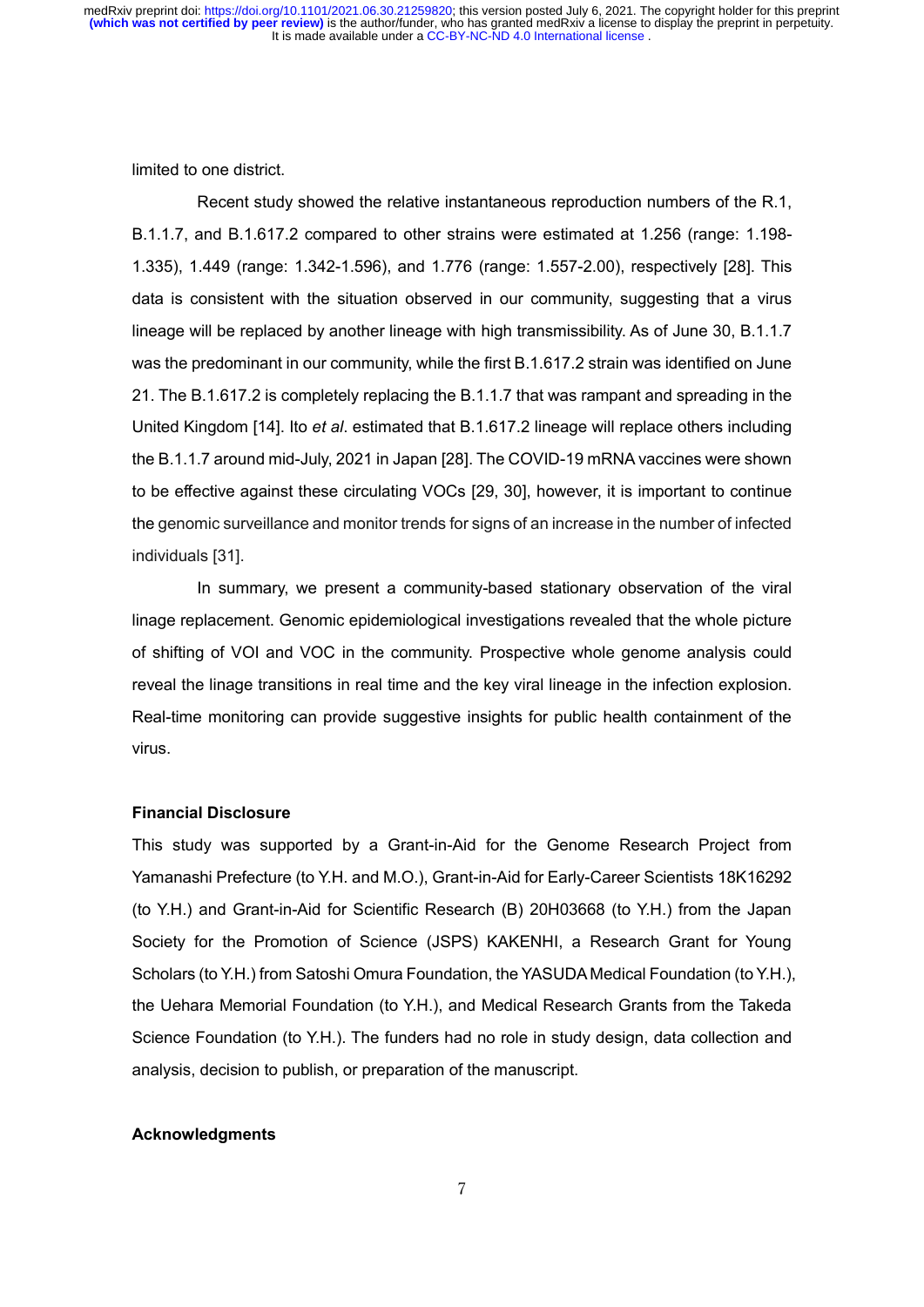We also thank Masato Kondo, Ryota Tanaka, Kazuo Sakai, Manami Nagano, Takuhito Fukami, and Ryo Kitamura (Thermo Fisher Scientific) for technical help, all of the medical and ancillary hospital staff for their support, and the patients for their participation. We thank all researchers who share genome data on GISAID [\(http://www.gisaid.org\)](http://www.gisaid.org/).

## **References**

- 1. World Health Organization: **Tracking SARS-CoV-2 variants**. *<https://wwwwhoint/en/activities/tracking-SARS-CoV-2-variants/>*.
- 2. CDC: **SARS-CoV-2 Variant Classifications and Definitions**. *[https://wwwcdcgov/coronavirus/2019-ncov/cases-updates/variant](https://wwwcdcgov/coronavirus/2019-ncov/cases-updates/variant-surveillance/variant-infohtml)[surveillance/variant-infohtml](https://wwwcdcgov/coronavirus/2019-ncov/cases-updates/variant-surveillance/variant-infohtml)*.
- 3. European Centre for Disease Prevention and Control: **SARS-CoV-2 variants of concern**. *<https://wwwecdceuropaeu/en/covid-19/variants-concern>*.
- 4. Public Health England (PHE): **COVID-19 (SARS-CoV-2) variants**. *<https://wwwgovuk/government/collections/new-sars-cov-2-variant>*
- 5. National Institute of Infectious Diseases (NIID): *[https://wwwniidgojp/niid/ja/diseases/ka/corona-virus/2019-ncov/10280-covid19-](https://wwwniidgojp/niid/ja/diseases/ka/corona-virus/2019-ncov/10280-covid19-41html) [41html](https://wwwniidgojp/niid/ja/diseases/ka/corona-virus/2019-ncov/10280-covid19-41html)*.
- 6. Boehm E, Kronig I, Neher RA, Eckerle I, Vetter P, Kaiser L: **Novel SARS-CoV-2 variants: the pandemics within the pandemic**. *Clinical Microbiology and Infection*  2021.
- 7. Hirotsu Y, Omata M: **Household transmission of SARS-CoV-2 R.1 lineage with spike E484K mutation in Japan**. *medRxiv* 2021:2021.2003.2016.21253248.
- 8. Hirotsu Y, Omata M: **Detection of R.1 lineage severe acute respiratory syndrome coronavirus 2 (SARS-CoV-2) with spike protein W152L/E484K/G769V mutations in Japan**. *PLOS Pathogens* 2021, **17**(6):e1009619.
- 9. Hirotsu Y, Omata M: **Discovery of a SARS-CoV-2 variant from the P.1 lineage harboring K417T/E484K/N501Y mutations in Kofu, Japan**. *Journal of Infection*  2021, **82**(6):276-316.
- 10. Sekizuka T, Itokawa K, Hashino M, Okubo K, Ohnishi A, Goto K, Tsukagoshi H, Ehara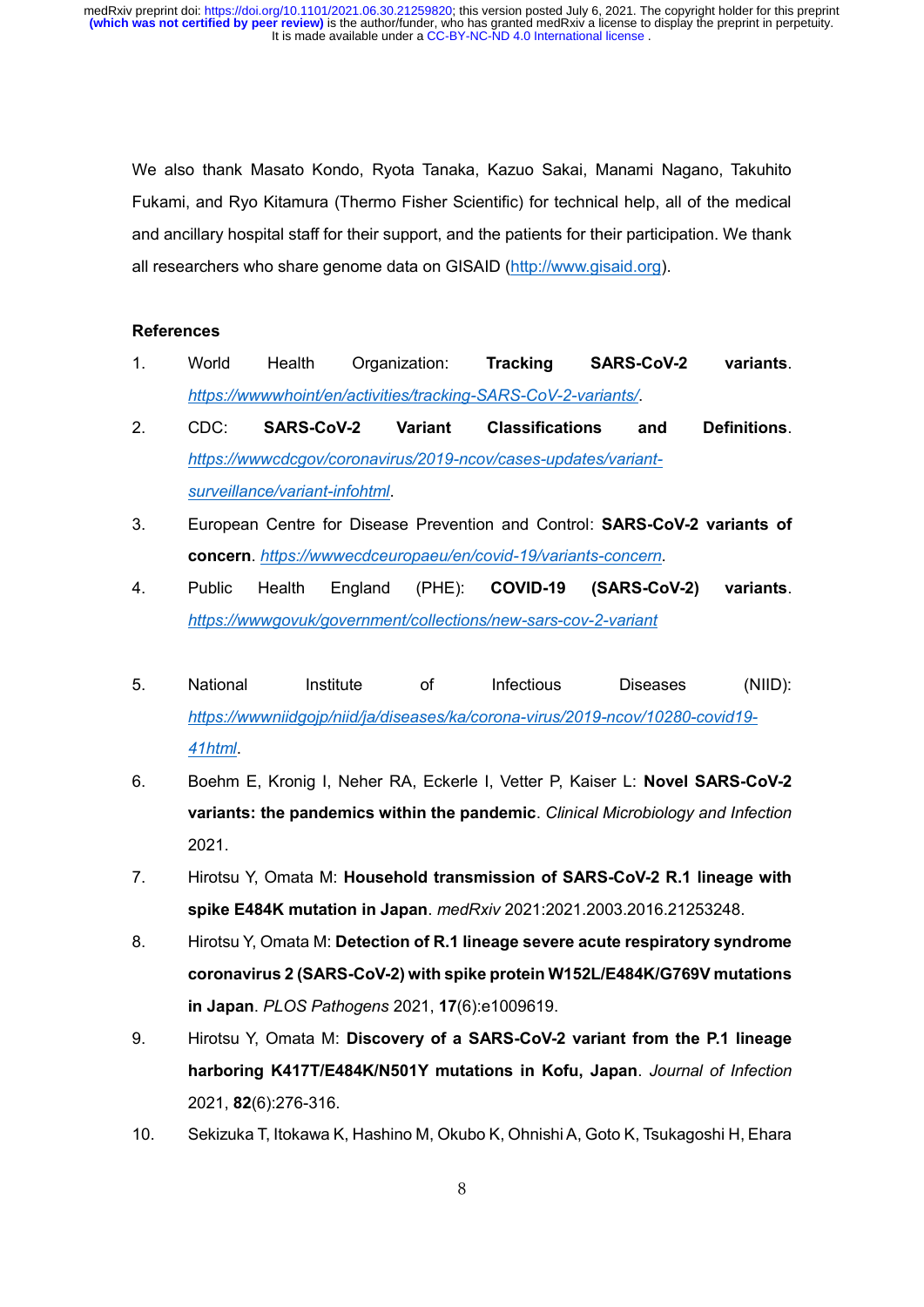> H, Nomoto R, Ohnishi M *et al*: **A Discernable Increase in the Severe Acute Respiratory Syndrome Coronavirus 2 R.1 Lineage Carrying an E484K Spike Protein Mutation in Japan**. *medRxiv* 2021:2021.2004.2004.21254749.

- 11. Nagano K, Tani-Sassa C, Iwasaki Y, Takatsuki Y, Yuasa S, Takahashi Y, Nakajima J, Sonobe K, Ichimura N, Nukui Y *et al*: **SARS-CoV-2 R.1 lineage variants prevailed in Tokyo in March 2021**. *medRxiv* 2021:2021.2005.2011.21257004.
- 12. Volz E, Mishra S, Chand M, Barrett JC, Johnson R, Geidelberg L, Hinsley WR, Laydon DJ, Dabrera G, O'Toole Á *et al*: **Assessing transmissibility of SARS-CoV-2 lineage B.1.1.7 in England**. *Nature* 2021, **593**(7858):266-269.
- 13. Challen R, Brooks-Pollock E, Read JM, Dyson L, Tsaneva-Atanasova K, Danon L: **Risk of mortality in patients infected with SARS-CoV-2 variant of concern 202012/1: matched cohort study**. *BMJ* 2021, **372**:n579.
- 14. Hadfield J, Megill C, Bell SM, Huddleston J, Potter B, Callender C, Sagulenko P, Bedford T, Neher RA: **Nextstrain: real-time tracking of pathogen evolution**. *Bioinformatics* 2018, **34**(23):4121-4123.
- 15. O'Toole Á, Hill V, Pybus O, Watts A, Bogoch I, Khan K, Messina J, consortium TC-GUC-U, Network for Genomic Surveillance in South Africa (NGS-SA) B-UCGN, Tegally H *et al*: **Tracking the international spread of SARS-CoV-2 lineages B.1.1.7 and B.1.351/501Y-V2**. *Wellcome Open Research* 2021, **6**(121).
- 16. Hirotsu Y, Maejima M, Shibusawa M, Nagakubo Y, Hosaka K, Amemiya K, Sueki H, Hayakawa M, Mochizuki H, Tsutsui T *et al*: **Pooling RT-qPCR testing for SARS-CoV-2 in 1000 individuals of healthy and infection-suspected patients**. *Sci Rep*  2020, **10**(1):18899.
- 17. Hirotsu Y, Mochizuki H, Omata M: **Double-quencher probes improve detection sensitivity toward Severe Acute Respiratory Syndrome Coronavirus 2 (SARS-CoV-2) in a reverse-transcription polymerase chain reaction (RT-PCR) assay** *J Virol Methods* 2020, **284**:113926.
- 18. Hirotsu Y, Maejima M, Shibusawa M, Nagakubo Y, Hosaka K, Amemiya K, Sueki H, Hayakawa M, Mochizuki H, Tsutsui T *et al*: **Comparison of Automated SARS-CoV-2 Antigen Test for COVID-19 Infection with Quantitative RT-PCR using 313 Nasopharyngeal Swabs Including from 7 Serially Followed Patients**.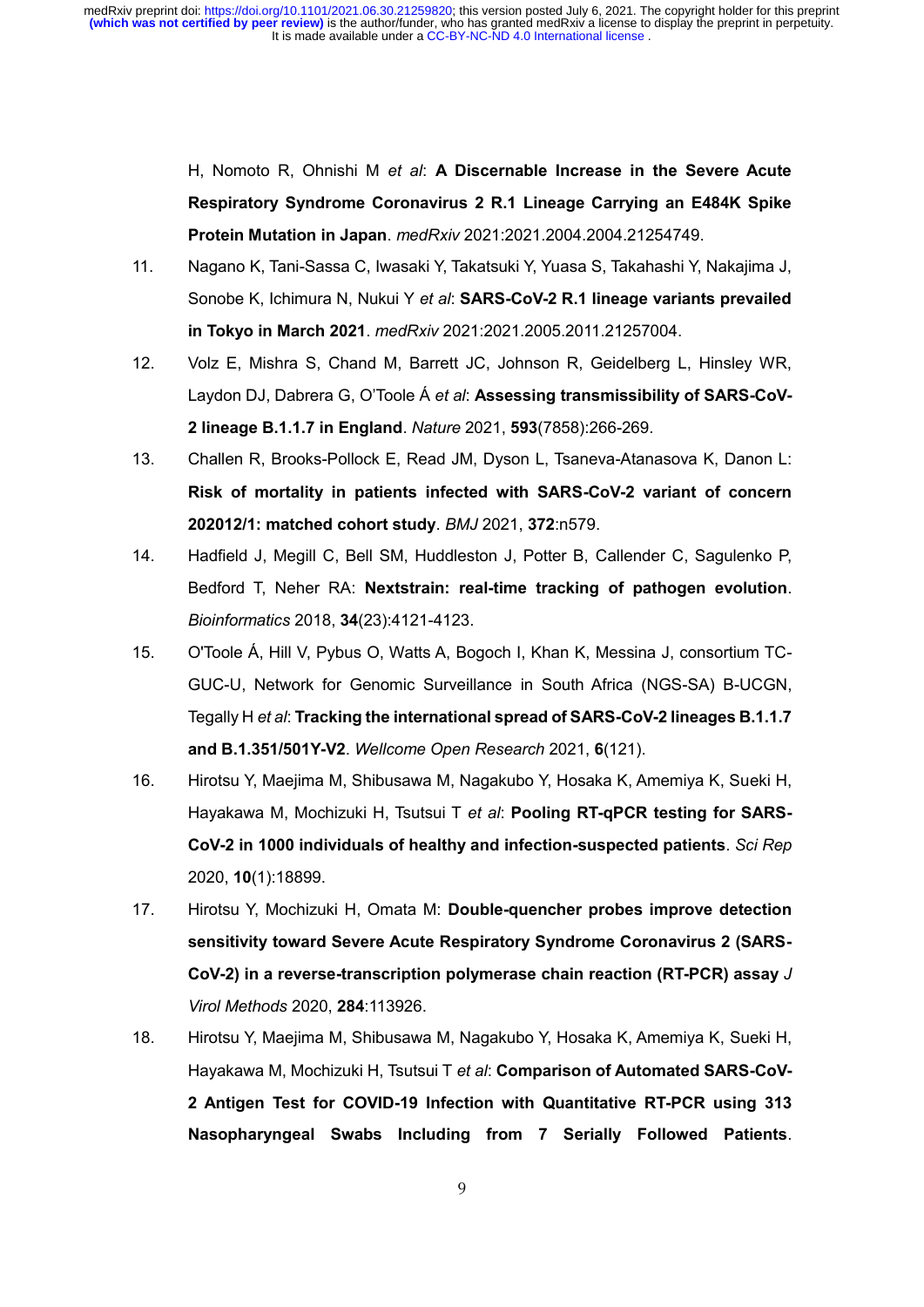#### *International Journal of Infectious Diseases* 2020.

- 19. Hirotsu Y, Maejima M, Shibusawa M, Amemiya K, Nagakubo Y, Hosaka K, Sueki H, Hayakawa M, Mochizuki H, Tsutsui T *et al*: **Prospective Study of 1,308 Nasopharyngeal Swabs from 1,033 Patients using the LUMIPULSE SARS-CoV-2 Antigen Test: Comparison with RT-qPCR**. *International Journal of Infectious Diseases* 2021.
- 20. Shepard SS, Meno S, Bahl J, Wilson MM, Barnes J, Neuhaus E: **Viral deep sequencing needs an adaptive approach: IRMA, the iterative refinement metaassembler**. *BMC Genomics* 2016, **17**:708.
- 21. Rambaut A, Holmes EC, O'Toole A, Hill V, McCrone JT, Ruis C, du Plessis L, Pybus OG: **A dynamic nomenclature proposal for SARS-CoV-2 lineages to assist genomic epidemiology**. *Nat Microbiol* 2020, **5**(11):1403-1407.
- 22. Shu Y, McCauley J: **GISAID: Global initiative on sharing all influenza data - from vision to reality**. *Euro Surveill* 2017, **22**(13).
- 23. Yurkovetskiy L, Wang X, Pascal KE, Tomkins-Tinch C, Nyalile TP, Wang Y, Baum A, Diehl WE, Dauphin A, Carbone C *et al*: **Structural and Functional Analysis of the D614G SARS-CoV-2 Spike Protein Variant**. *Cell* 2020, **183**(3):739-751.e738.
- 24. Julia LM, Ginger T, Alaa AL, Manar A, Marco C, Emily H, Jerry Z, Mark Z, Nate M, Kristian GA *et al*: **outbreak.info**.
- 25. Ramanathan M, Ferguson ID, Miao W, Khavari PA: **SARS-CoV-2 B.1.1.7 and B.1.351 spike variants bind human ACE2 with increased affinity**. *The Lancet Infectious Diseases*.
- 26. Liu Z, VanBlargan LA, Bloyet LM, Rothlauf PW, Chen RE, Stumpf S, Zhao H, Errico JM, Theel ES, Liebeskind MJ *et al*: **Identification of SARS-CoV-2 spike mutations that attenuate monoclonal and serum antibody neutralization**. *Cell Host Microbe*  2021.
- 27. Tokumasu R, Weeraratne D, Snowdon J, Parida L, Kudo M, Koyama T: **Introductions and evolutions of SARS-CoV-2 strains in Japan**. *medRxiv*  2021:2021.2002.2026.21252555.
- 28. Ito K, Piantham C, Nishiura H: **Predicted domination of variant Delta of SARS-CoV-2 before Tokyo Olympic games, Japan**. *medRxiv*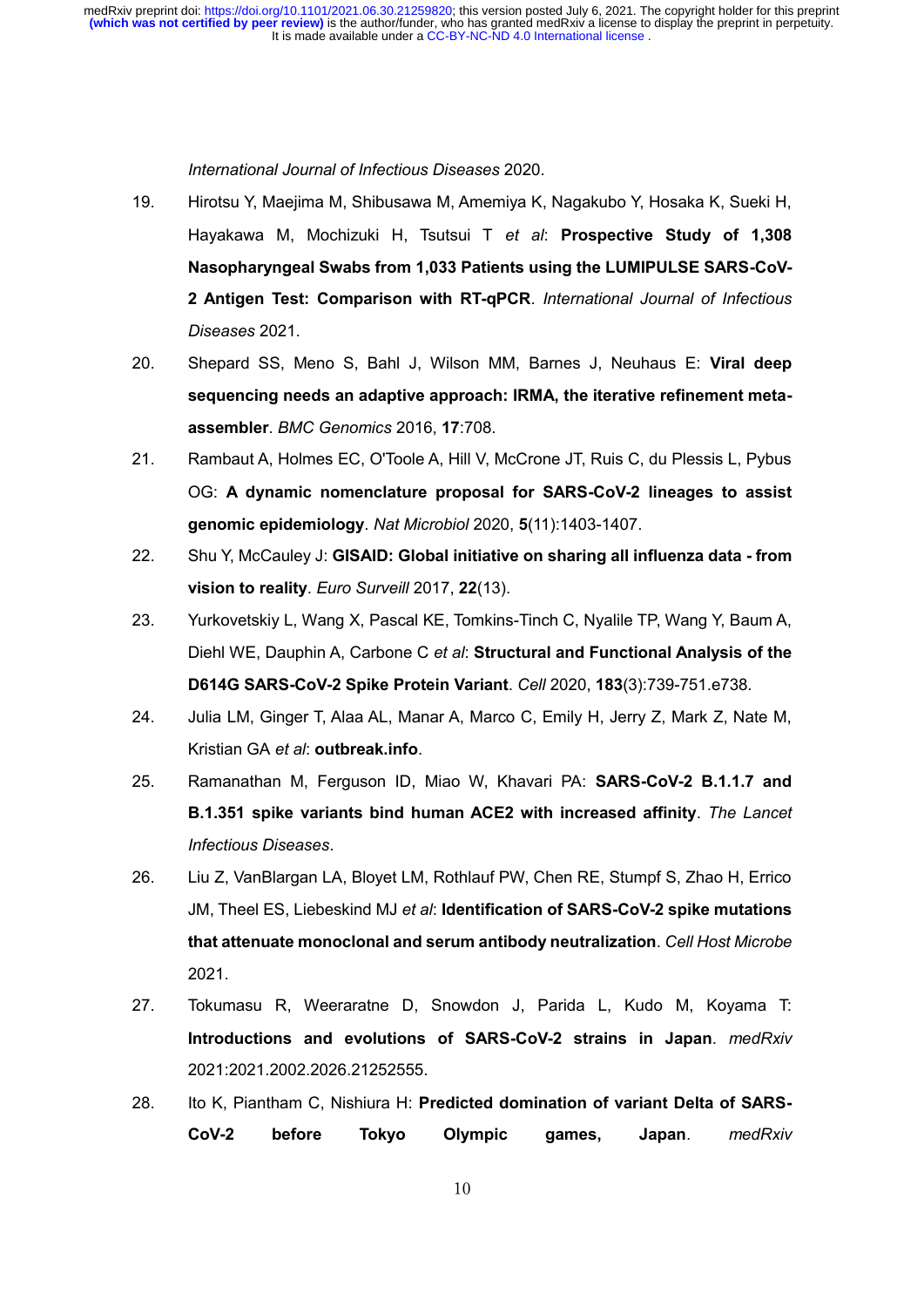2021:2021.2006.2012.21258835.

- 29. Liu J, Liu Y, Xia H, Zou J, Weaver SC, Swanson KA, Cai H, Cutler M, Cooper D, Muik A *et al*: **BNT162b2-elicited neutralization of B.1.617 and other SARS-CoV-2 variants**. *Nature* 2021.
- 30. Choi A, Koch M, Wu K, Dixon G, Oestreicher J, Legault H, Stewart□Jones GBE, Colpitts T, Pajon R, Bennett H *et al*: **Serum Neutralizing Activity of mRNA-1273 against SARS-CoV-2 Variants**. *bioRxiv* 2021:2021.2006.2028.449914.
- 31. Kustin T, Harel N, Finkel U, Perchik S, Harari S, Tahor M, Caspi I, Levy R, Leshchinsky M, Ken Dror S *et al*: **Evidence for increased breakthrough rates of SARS-CoV-2 variants of concern in BNT162b2-mRNA-vaccinated individuals**. *Nature Medicine* 2021.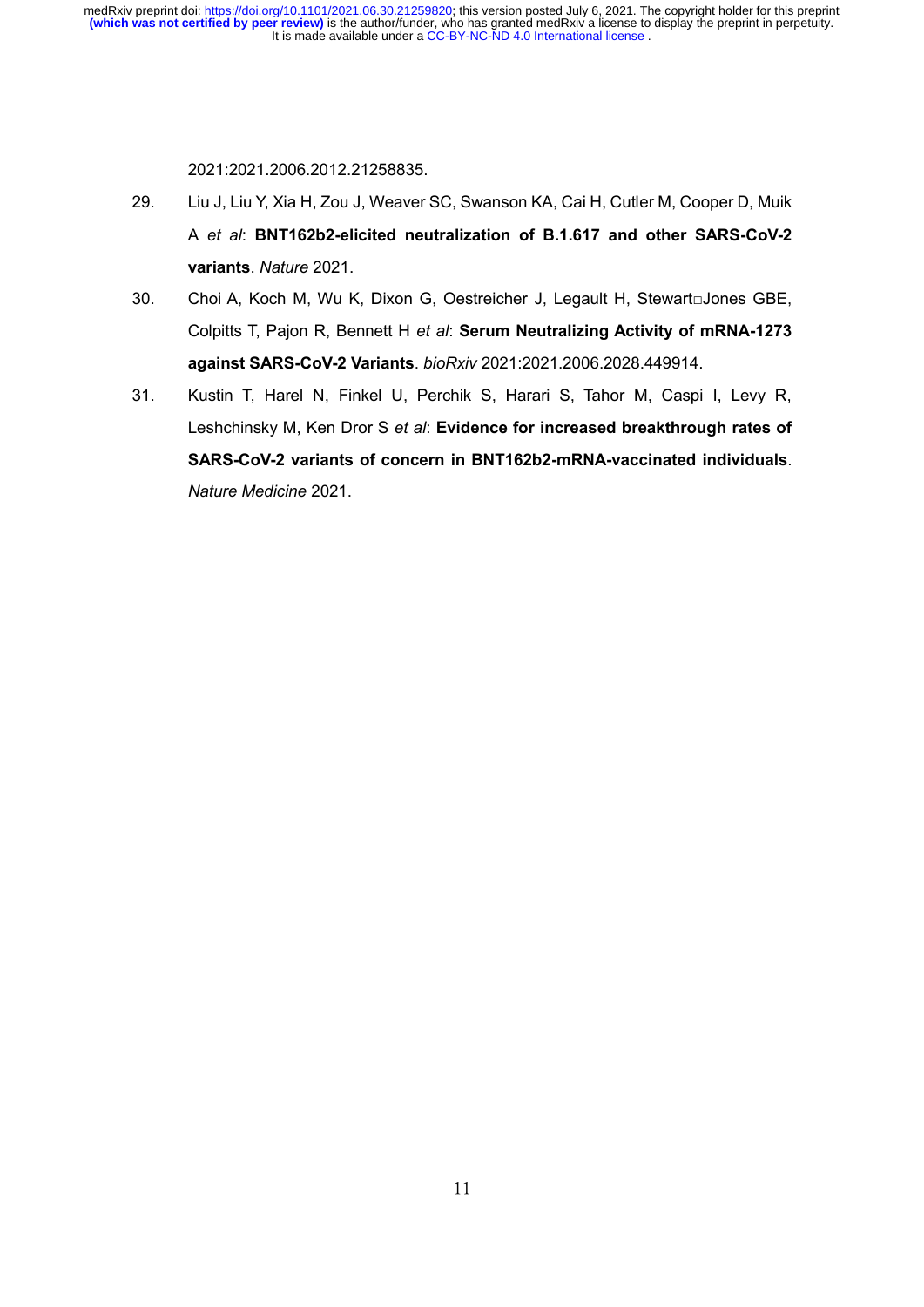

#### **Figure 1. Transition of virus lineages**

The data showed the virus lineages identified from February 2020 to the end of June 2020 in a community in Japan. The lineages were analyzed by PANGO lineage. Each box represents a detected lineage and is indicated by R.1 (light blue), P.1 (light green), B.1.1.7 (pink), B.1.617.2 (orange) and others (gray).